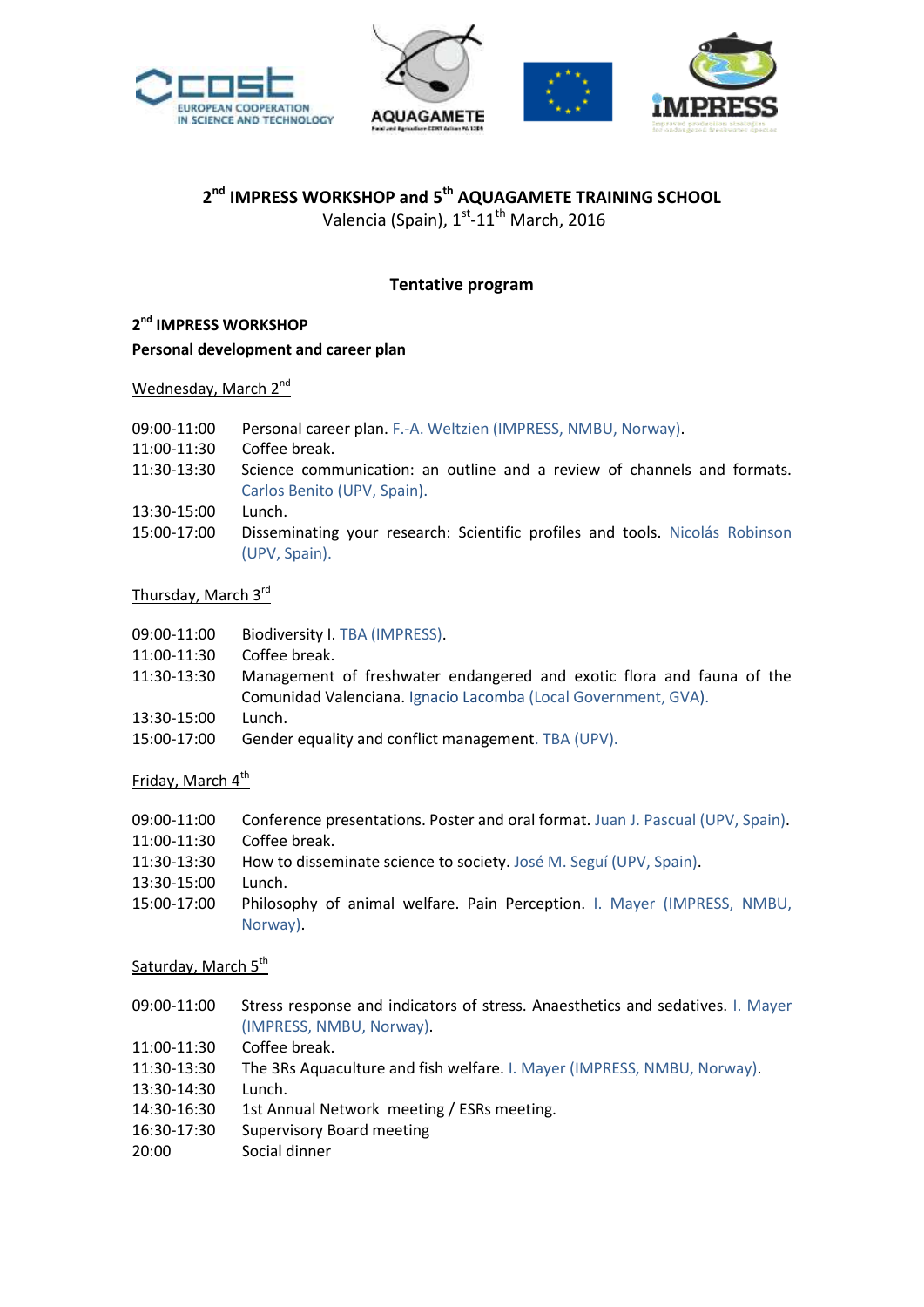#### **5 th AQUAGAMETE TRAINING SCHOOL**

# **Cryopreservation of fish germ cells**

Monday, March 7<sup>th</sup>

| 09:00-09:30 | Registration and welcome                                                     |
|-------------|------------------------------------------------------------------------------|
| 09:30-10:00 | Progress, challenges and perspectives on fish gamete cryopreservation. J.F.  |
|             | Asturiano (UPV, Spain).                                                      |
| 10:00-10:30 | Basic info on cryopreservation process. A. Horváth (SIU, Hungary).           |
| 10:30-11:00 | Coffee break.                                                                |
| 11:00-11:30 | Surrogate production technology in fish. M. Psenicka (USB, Czech Republic).  |
| 11:30-12:25 | IMPRESS ESRs presentations (7 x 8 min).                                      |
| 12:25-12:40 | Break.                                                                       |
| 12:40-13:45 | IMPRESS ESRs presentations (8 x 8 min).                                      |
| 13:45-15:00 | Lunch.                                                                       |
| 15:00-18:00 | Practical 1: Sperm cryopreservation in marine fish. David S. Peñaranda + UPV |
| team.       |                                                                              |

# Tuesday, March 8<sup>th</sup>

09:00-18:00 Technical visits: Visitor's Center El Saler, Center for preservation of freshwater species CV (CCEDCV)-El Palmar, Albufera lagoon, Fishermen facilities El Palmar, Estany, Gola Pujol and Saler beach.

# Wednesday, March 9<sup>th</sup>

| 09:00-10:00          | Fish PGC cryopreservation: is it a realistic tool for fish conservation biology? V.<br>Robles (IEO, Spain).                     |
|----------------------|---------------------------------------------------------------------------------------------------------------------------------|
| 10:00-11:00          | Reliability of cryobanking procedures: what are the effects on germline cells?<br>P. Herráez (ULE, Spain).                      |
| 11:00-11:30          | Coffee break.                                                                                                                   |
| 11:30-12:30          | Somatic cells as an additional resource for genome preservation: the promises<br>and the difficulties. C. Labbé (INRA, France). |
| 12:30-13:30          | Epigenetics and non-Mendelian inheritance. F. Piferrer (CSIC, Spain).                                                           |
| 13:30-15:00          | Lunch.                                                                                                                          |
| 15:00-18:00<br>team. | Practical 2: Microinjection. M. Psenicka, T. Saito (USB, Czech Republic) + UPV                                                  |

## Thursday, March 10<sup>th</sup>

| 09:00-09:45<br>09:45-10:15 | Standardization and reporting in cryopreservation. A. Horváth (SIU, Hungary).<br>Case study 1: Gonia cryopreservation (sturgeon). M. Psenicka (USB, Czech |
|----------------------------|-----------------------------------------------------------------------------------------------------------------------------------------------------------|
|                            | Republic).                                                                                                                                                |
| 10:15-10:45                | Case study 2: European eel sperm cryopreservation. L. Pérez (UPV, Spain).                                                                                 |
| 10:45-11:15                | Coffee break.                                                                                                                                             |
| 11:15-11:45                | Case study 3: Salmon sperm cryopreservation. A. Ciereszko (PAN, Poland).                                                                                  |
| 11:45-12:35                | AQUAGAMETE ESRs presentations (4 x 10 min).                                                                                                               |
| 12:35-12:50                | Break.                                                                                                                                                    |
| 12:50-13:40                | AQUAGAMETE ESRs presentations (4 x 10 min).                                                                                                               |
| 13:40-15:00                | Lunch.                                                                                                                                                    |
| 15:00-18:00                | Practical 3: Germ line isolation. M. Psenicka, T. Saito + UPV team.                                                                                       |